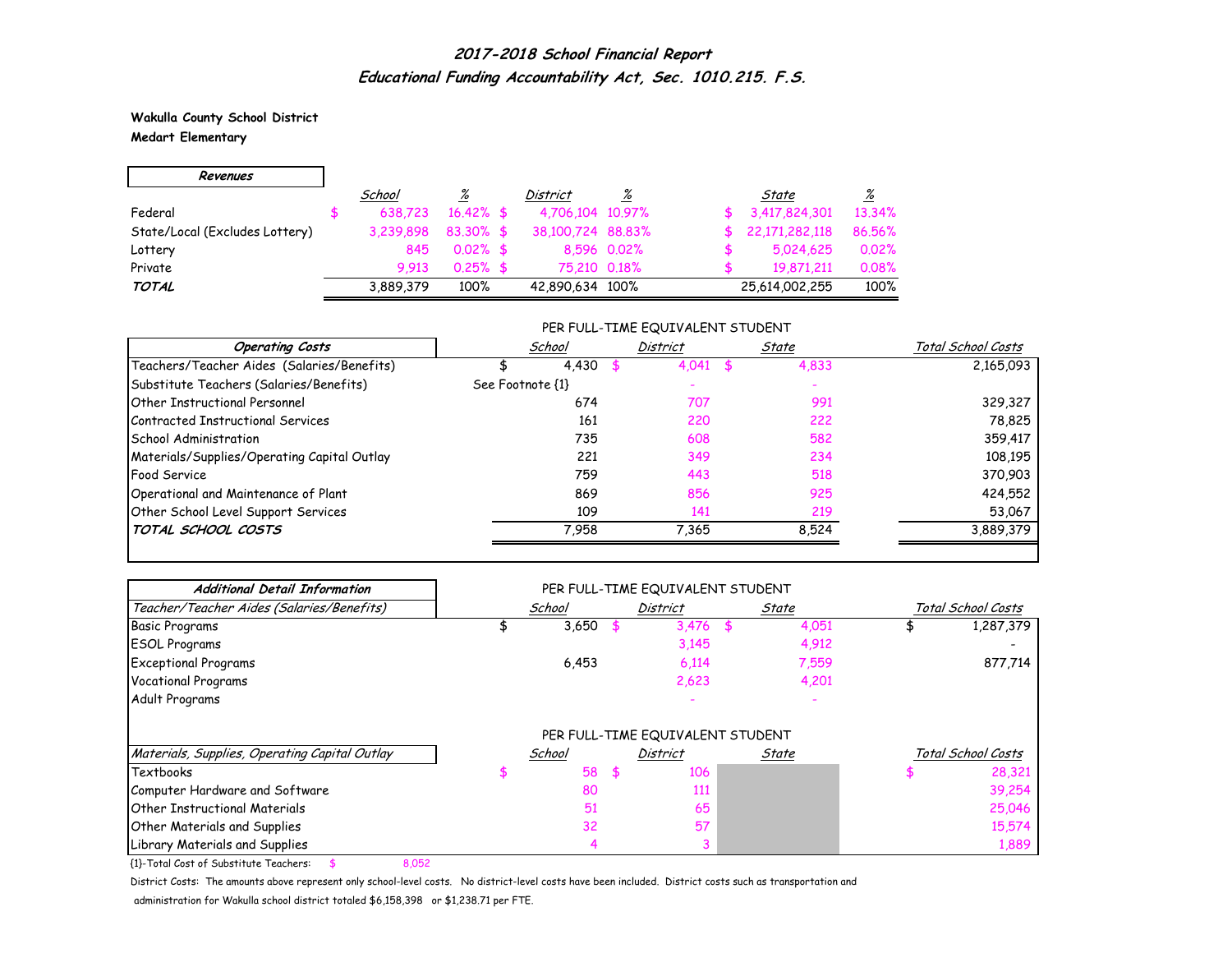**Wakulla County School District Riversprings Middle School**

| Revenues                       |           |              |                   |             |                |                          |
|--------------------------------|-----------|--------------|-------------------|-------------|----------------|--------------------------|
|                                | School    | %            | <b>District</b>   | %           | State          | $\frac{\%}{\frac{1}{2}}$ |
| Federal                        | 307,458   | $7.97%$ \$   | 4,706,104 10,97%  |             | 3,417,824,301  | 13,34%                   |
| State/Local (Excludes Lottery) | 3.542.267 | $91.86\%$ \$ | 38,100,724 88,83% |             | 22,171,282,118 | 86.56%                   |
| Lottery                        | 910       | $0.02\%$ \$  |                   | 8,596 0.02% | 5,024,625      | 0.02%                    |
| Private                        | 5.724     | $0.15\%$ \$  | 75,210 0.18%      |             | 19.871.211     | 0.08%                    |
| TOTAL                          | 3,856,359 | 100%         | 42,890,634 100%   |             | 25,614,002,255 | 100%                     |

#### PER FULL-TIME EQUIVALENT STUDENT

| <b>Operating Costs</b>                      | School           | District | State | Total School Costs |
|---------------------------------------------|------------------|----------|-------|--------------------|
| Teachers/Teacher Aides (Salaries/Benefits)  | 4,053            | 4,041    | 4,833 | 2,131,765          |
| Substitute Teachers (Salaries/Benefits)     | See Footnote {1} |          |       |                    |
| <b>Other Instructional Personnel</b>        | 872              | 707      | 991   | 458,840            |
| Contracted Instructional Services           | 174              | 220      | 222   | 91,594             |
| School Administration                       | 503              | 608      | 582   | 264,404            |
| Materials/Supplies/Operating Capital Outlay | 364              | 349      | 234   | 191,670            |
| <b>Food Service</b>                         | 354              | 443      | 518   | 186,419            |
| Operational and Maintenance of Plant        | 882              | 856      | 925   | 463,689            |
| Other School Level Support Services         | 129              | 141      | 219   | 67,978             |
| TOTAL SCHOOL COSTS                          | 7.331            | 7.365    | 8.524 | 3,856,359          |

| <b>Additional Detail Information</b>          |                                  |        |          |          |       |       |  |                    |
|-----------------------------------------------|----------------------------------|--------|----------|----------|-------|-------|--|--------------------|
| Teacher/Teacher Aides (Salaries/Benefits)     |                                  | School | District |          | State |       |  | Total School Costs |
| <b>Basic Programs</b>                         |                                  | 3,418  |          | 3,476    |       | 4,051 |  | 1,483,882          |
| <b>ESOL Programs</b>                          |                                  |        |          | 3,145    |       | 4,912 |  |                    |
| <b>Exceptional Programs</b>                   |                                  | 7,062  |          | 6,114    |       | 7,559 |  | 647,883            |
| <b>Vocational Programs</b>                    |                                  |        |          | 2,623    |       | 4,201 |  |                    |
| Adult Programs                                |                                  |        |          |          |       |       |  |                    |
|                                               | PER FULL-TIME EQUIVALENT STUDENT |        |          |          |       |       |  |                    |
| Materials, Supplies, Operating Capital Outlay |                                  | School |          | District |       | State |  | Total School Costs |
| <b>Textbooks</b>                              |                                  | 172    |          | 106      |       |       |  | 90,700             |
| Computer Hardware and Software                |                                  | 86     |          | 111      |       |       |  | 45,456             |
| <b>Other Instructional Materials</b>          |                                  | 38     |          | 65       |       |       |  | 20,224             |
| <b>Other Materials and Supplies</b>           |                                  | 67     |          | 57       |       |       |  | 35,290             |
| Library Materials and Supplies                |                                  | 5      |          |          |       |       |  | 2,722              |

{1}-Total Cost of Substitute Teachers: \$ 21,390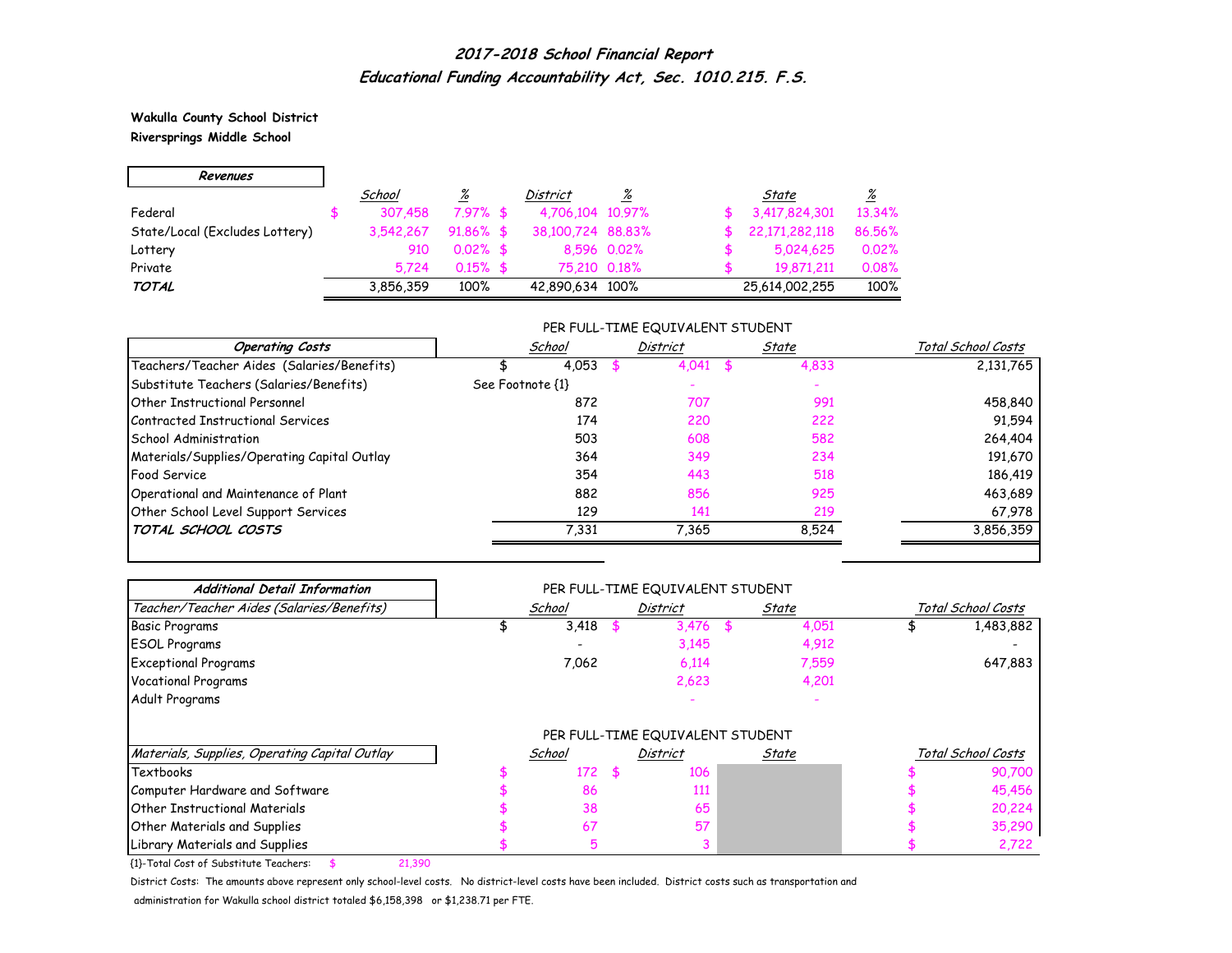**Wakulla County School District Wakulla Institute**

| Revenues                       |         |              |                   |             |                |                 |
|--------------------------------|---------|--------------|-------------------|-------------|----------------|-----------------|
|                                | School  | %            | <b>District</b>   | %           | State          | $\frac{\%}{\%}$ |
| Federal                        | 72.546  | $9.71\%$ \$  | 4,706,104 10,97%  |             | 3,417,824,301  | 13.34%          |
| State/Local (Excludes Lottery) | 669.627 | $89.63\%$ \$ | 38,100,724 88,83% |             | 22,171,282,118 | 86.56%          |
| Lottery                        | 123     | $0.02\%$ \$  |                   | 8,596 0.02% | 5,024,625      | 0.02%           |
| Private                        | 4.772   | $0.64\%$ \$  | 75,210 0.18%      |             | 19,871,211     | 0.08%           |
| TOTAL                          | 747.068 | 100%         | 42,890,634 100%   |             | 25,614,002,255 | 100%            |

### PER FULL-TIME EQUIVALENT STUDENT

| <b>Operating Costs</b>                      | School           | District | State | Total School Costs |
|---------------------------------------------|------------------|----------|-------|--------------------|
| Teachers/Teacher Aides (Salaries/Benefits)  | 6,423            | 4.041    | 4,833 | 455,812            |
| Substitute Teachers (Salaries/Benefits)     | See Footnote {1} |          |       |                    |
| <b>Other Instructional Personnel</b>        | 808              | 707      | 991   | 57,374             |
| Contracted Instructional Services           | 219              | 220      | 222   | 15,562             |
| School Administration                       | 1.288            | 608      | 582   | 91,386             |
| Materials/Supplies/Operating Capital Outlay | 172              | 349      | 234   | 12,194             |
| <b>Food Service</b>                         | 518              | 443      | 518   | 36,742             |
| Operational and Maintenance of Plant        | 815              | 856      | 925   | 57,818             |
| Other School Level Support Services         | 284              | 141      | 219   | 20,180             |
| TOTAL SCHOOL COSTS                          | 10.527           | 7.365    | 8.524 | 747,068            |

| <b>Additional Detail Information</b>          | PER FULL-TIME EQUIVALENT STUDENT |                                  |          |  |       |  |                    |  |  |  |
|-----------------------------------------------|----------------------------------|----------------------------------|----------|--|-------|--|--------------------|--|--|--|
| Teacher/Teacher Aides (Salaries/Benefits)     |                                  | School                           | District |  | State |  | Total School Costs |  |  |  |
| <b>Basic Programs</b>                         |                                  | 6,434                            | 3,476    |  | 4,051 |  | 236,978            |  |  |  |
| <b>ESOL Programs</b>                          |                                  |                                  | 3,145    |  | 4,912 |  |                    |  |  |  |
| <b>Exceptional Programs</b>                   |                                  | 15,492                           | 6,114    |  | 7,559 |  | 218,834            |  |  |  |
| <b>Vocational Programs</b>                    |                                  |                                  | 2,623    |  | 4,201 |  |                    |  |  |  |
| Adult Programs                                |                                  |                                  |          |  |       |  |                    |  |  |  |
|                                               |                                  | PER FULL-TIME EQUIVALENT STUDENT |          |  |       |  |                    |  |  |  |
| Materials, Supplies, Operating Capital Outlay |                                  | School                           | District |  | State |  | Total School Costs |  |  |  |
| <b>Textbooks</b>                              |                                  |                                  | 106      |  |       |  |                    |  |  |  |
| Computer Hardware and Software                |                                  | 41                               | 111      |  |       |  | 2,936              |  |  |  |
| <b>Other Instructional Materials</b>          |                                  | 86                               | 65       |  |       |  | 6,119              |  |  |  |
| <b>Other Materials and Supplies</b>           |                                  | 44                               | 57       |  |       |  | 3,139              |  |  |  |
| Library Materials and Supplies                |                                  |                                  |          |  |       |  |                    |  |  |  |

{1}-Total Cost of Substitute Teachers: \$ 3,409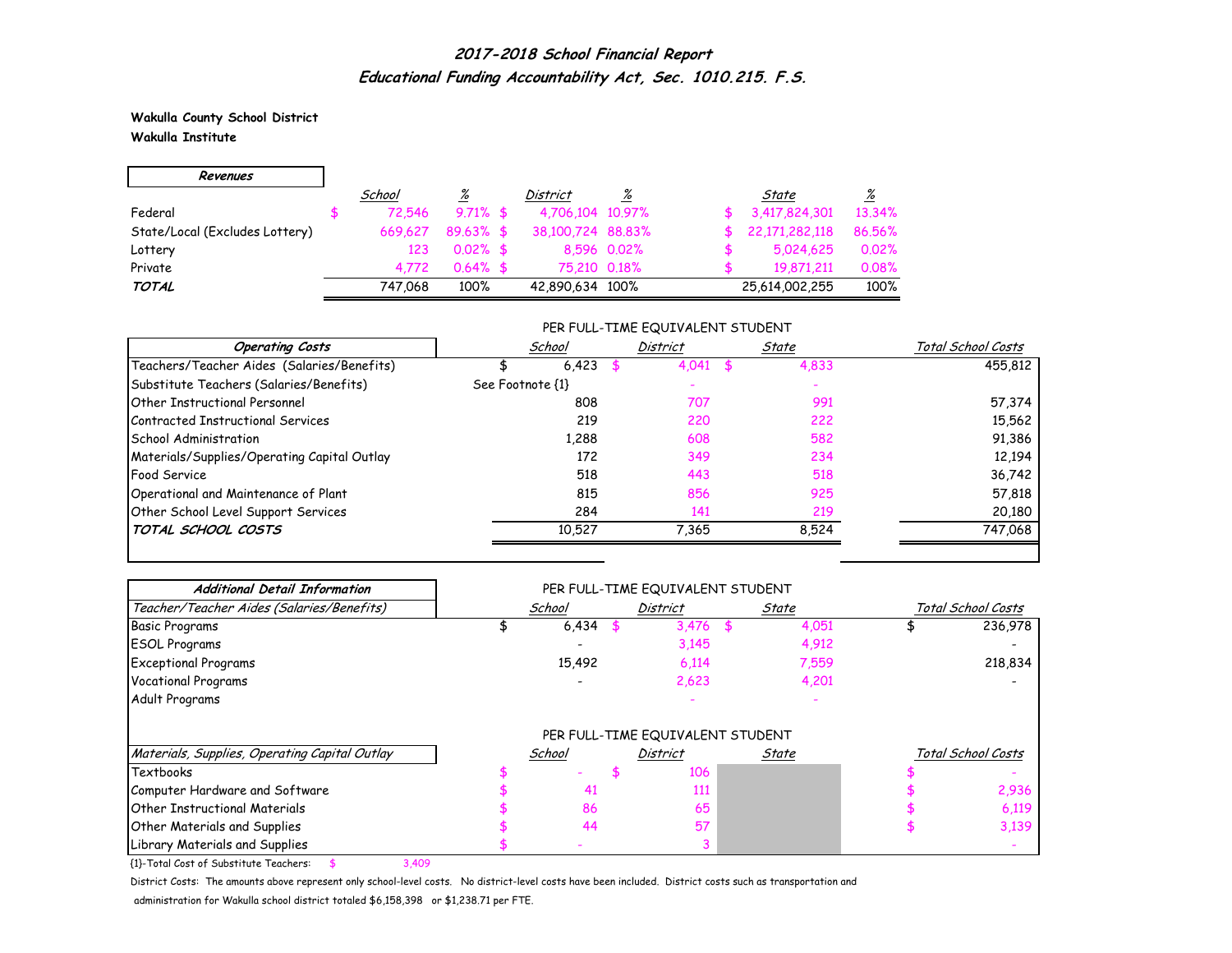**Wakulla County School District Crawfordville Elementary**

Е

| Revenues                       |           |              |                   |             |                  |          |
|--------------------------------|-----------|--------------|-------------------|-------------|------------------|----------|
|                                | School    | <u>%</u>     | <b>District</b>   | <u>%</u>    | State            | <u>%</u> |
| Federal                        | 590.640   | $14.90\%$ \$ | 4,706,104 10,97%  |             | \$3,417,824,301  | 13.34%   |
| State/Local (Excludes Lottery) | 3,366,413 | 84.91% \$    | 38,100,724 88,83% |             | \$22,171,282,118 | 86.56%   |
| Lottery                        | 949       | $0.02\%$ \$  |                   | 8,596 0.02% | 5,024,625        | 0.02%    |
| Private                        | 6.567     | $0.17\%$ \$  | 75,210 0.18%      |             | 19.871.211       | 0.08%    |
| TOTAL                          | 3,964,569 | 100%         | 42,890,634 100%   |             | 25,614,002,255   | 100%     |

### PER FULL-TIME EQUIVALENT STUDENT

| <b>Operating Costs</b>                      | School           |       | District | State | Total School Costs |
|---------------------------------------------|------------------|-------|----------|-------|--------------------|
| Teachers/Teacher Aides (Salaries/Benefits)  |                  | 4,153 | 4.041    | 4,833 | 2,279,145          |
| Substitute Teachers (Salaries/Benefits)     | See Footnote {1} |       |          |       |                    |
| <b>Other Instructional Personnel</b>        |                  | 572   | 707      | 991   | 314,089            |
| Contracted Instructional Services           |                  | 158   | 220      | 222   | 86,589             |
| <b>School Administration</b>                |                  | 669   | 608      | 582   | 367,249            |
| Materials/Supplies/Operating Capital Outlay |                  | 292   | 349      | 234   | 160,483            |
| Food Service                                |                  | 478   | 443      | 518   | 262,258            |
| Operational and Maintenance of Plant        |                  | 769   | 856      | 925   | 421,889            |
| Other School Level Support Services         |                  | 133   | 141      | 219   | 72,867             |
| TOTAL SCHOOL COSTS                          |                  | 7.224 | 7.365    | 8.524 | 3,964,569          |

| <b>Additional Detail Information</b>          |        |     | PER FULL-TIME EQUIVALENT STUDENT |       |       |                    |
|-----------------------------------------------|--------|-----|----------------------------------|-------|-------|--------------------|
| Teacher/Teacher Aides (Salaries/Benefits)     | School |     | <b>District</b>                  | State |       | Total School Costs |
| <b>Basic Programs</b>                         | 3,425  |     | 3,476                            | \$    | 4,051 | 1,525,925          |
| <b>ESOL Programs</b>                          | 2,688  |     | 3,145                            |       | 4,912 | 1,075              |
| <b>Exceptional Programs</b>                   | 7,319  |     | 6,114                            |       | 7,559 | 752,145            |
| <b>Vocational Programs</b>                    |        |     | 2,623                            |       | 4,201 |                    |
| Adult Programs                                |        |     |                                  |       |       |                    |
|                                               |        |     | PER FULL-TIME EQUIVALENT STUDENT |       |       |                    |
| Materials, Supplies, Operating Capital Outlay | School |     | District                         |       | State | Total School Costs |
| Textbooks                                     | 100    | \$. | 106                              |       |       | 54,804             |
| Computer Hardware and Software                | 76     |     | 111                              |       |       | 41,646             |
| Other Instructional Materials                 | 82     |     | 65                               |       |       | 44,985             |
| <b>Other Materials and Supplies</b>           | 35     |     | 57                               |       |       | 19,048             |
| Library Materials and Supplies                |        |     |                                  |       |       | 1,641              |

{1}-Total Cost of Substitute Teachers: \$ 8,898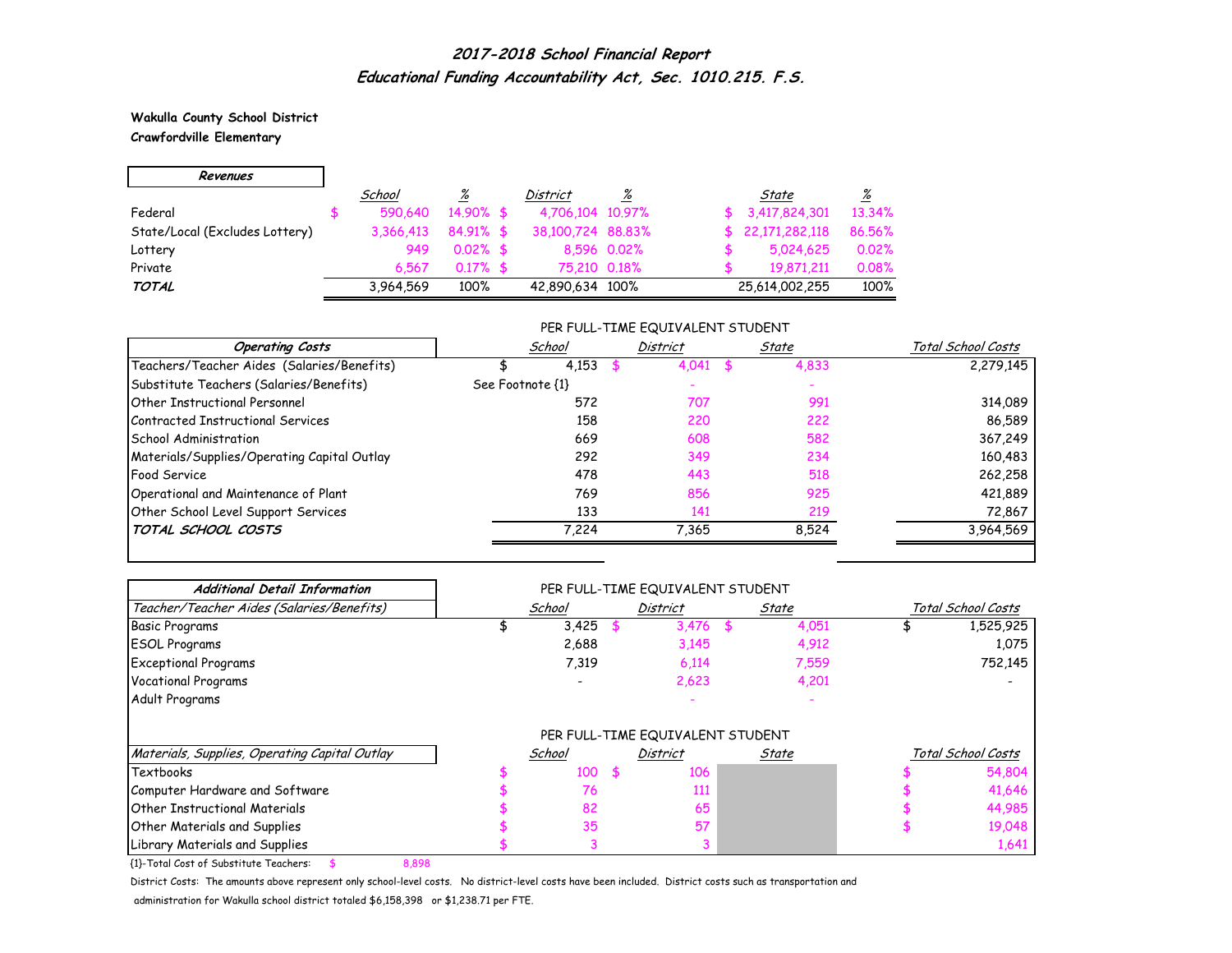**Wakulla County School District Wakulla High School**

| Revenues                       |           |              |                   |             |    |                |                 |
|--------------------------------|-----------|--------------|-------------------|-------------|----|----------------|-----------------|
|                                | School    | <u>%</u>     | <b>District</b>   | %           |    | State          | $\frac{\%}{\%}$ |
| Federal                        | 744.384   | $7.46\%$ \$  | 4,706,104 10,97%  |             |    | 3,417,824,301  | 13.34%          |
| State/Local (Excludes Lottery) | 9.209.548 | $92.35\%$ \$ | 38,100,724 88,83% |             | æ. | 22,171,282,118 | 86.56%          |
| Lottery                        | 2.530     | $0.03\%$ \$  |                   | 8,596 0.02% |    | 5,024,625      | 0.02%           |
| Private                        | 15.924    | $0.16\%$ \$  | 75.210 0.18%      |             |    | 19,871,211     | 0.08%           |
| TOTAL                          | 9,972,386 | 100%         | 42,890,634 100%   |             |    | 25,614,002,255 | 100%            |

### PER FULL-TIME EQUIVALENT STUDENT

| <b>Operating Costs</b>                      | School           | <b>District</b> | State | Total School Costs |
|---------------------------------------------|------------------|-----------------|-------|--------------------|
| Teachers/Teacher Aides (Salaries/Benefits)  | 3.566            |                 | 4,833 | 5,218,474          |
| Substitute Teachers (Salaries/Benefits)     | See Footnote {1} |                 |       |                    |
| <b>Other Instructional Personnel</b>        | 810              | 707             | 991   | 1,185,211          |
| Contracted Instructional Services           | 291              | 220             | 222   | 426,027            |
| School Administration                       | 385              | 608             | 582   | 562,761            |
| Materials/Supplies/Operating Capital Outlay | 509              | 349             | 234   | 744,787            |
| <b>Food Service</b>                         | 227              | 443             | 518   | 331,544            |
| Operational and Maintenance of Plant        | 849              | 856             | 925   | 1,242,904          |
| Other School Level Support Services         | 178              | 141             | 219   | 260,678            |
| TOTAL SCHOOL COSTS                          | 6,815            | 7.365           | 8.524 | 9,972,386          |

| <b>Additional Detail Information</b>          |        |  | PER FULL-TIME EQUIVALENT STUDENT |           |       |                    |                    |
|-----------------------------------------------|--------|--|----------------------------------|-----------|-------|--------------------|--------------------|
| Teacher/Teacher Aides (Salaries/Benefits)     | School |  | <b>District</b>                  | State     |       | Total School Costs |                    |
| <b>Basic Programs</b>                         | 3,400  |  | 3,476                            | <b>\$</b> | 4,051 |                    | 3,574,264          |
| <b>ESOL Programs</b>                          | 3,149  |  | 3,145                            |           | 4,912 |                    | 3,212              |
| <b>Exceptional Programs</b>                   | 5,021  |  | 6,114                            |           | 7,559 |                    | 1,178,737          |
| <b>Vocational Programs</b>                    | 2,623  |  | 2,623                            |           | 4,201 |                    | 462,261            |
| Adult Programs                                |        |  |                                  |           |       |                    |                    |
|                                               |        |  | PER FULL-TIME EQUIVALENT STUDENT |           |       |                    |                    |
| Materials, Supplies, Operating Capital Outlay | School |  | District                         |           | State |                    | Total School Costs |
| Textbooks                                     | 117    |  | 106                              |           |       |                    | 171,643            |
| Computer Hardware and Software                | 203    |  | 111                              |           |       |                    | 296,548            |
| <b>Other Instructional Materials</b>          | 100    |  | 65                               |           |       |                    | 146,614            |
| <b>Other Materials and Supplies</b>           | 89     |  | 57                               |           |       |                    | 129,982            |
| Library Materials and Supplies                |        |  |                                  |           |       |                    | 1,998              |

{1}-Total Cost of Substitute Teachers: \$ 35,941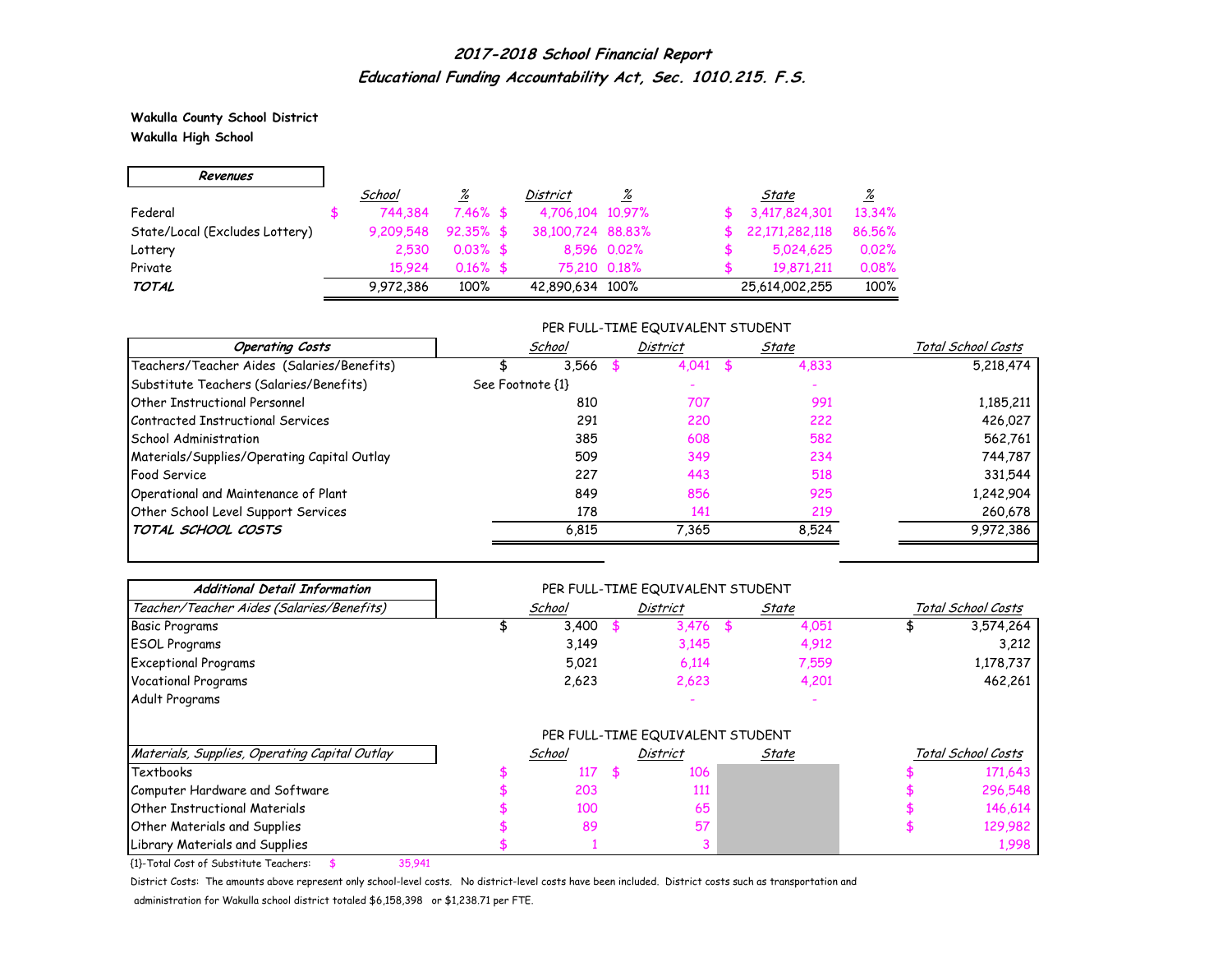**Wakulla County School District Wakulla Middle School**

| Revenues                       |           |              |                   |             |                |          |
|--------------------------------|-----------|--------------|-------------------|-------------|----------------|----------|
|                                | School    | <u>%</u>     | District          | %           | State          | <u>%</u> |
| Federal                        | 384,948   | $9.60\%$ \$  | 4,706,104 10,97%  |             | 3,417,824,301  | 13.34%   |
| State/Local (Excludes Lottery) | 3.615.790 | $90.21\%$ \$ | 38,100,724 88,83% |             | 22,171,282,118 | 86.56%   |
| Lottery                        | 995       | $0.02\%$ \$  |                   | 8,596 0.02% | 5,024,625      | 0.02%    |
| Private                        | 6.259     | $0.16\%$ \$  | 75,210 0.18%      |             | 19.871.211     | 0.08%    |
| TOTAL                          | 4,007,992 | 100%         | 42,890,634 100%   |             | 25,614,002,255 | 100%     |

### PER FULL-TIME EQUIVALENT STUDENT

| <b>Operating Costs</b>                      | School           | <b>District</b> | State | Total School Costs |
|---------------------------------------------|------------------|-----------------|-------|--------------------|
| Teachers/Teacher Aides (Salaries/Benefits)  | 3.937            |                 | 4,833 | 2,264,386          |
| Substitute Teachers (Salaries/Benefits)     | See Footnote {1} |                 |       |                    |
| <b>Other Instructional Personnel</b>        | 621              | 707             | 991   | 356,963            |
| Contracted Instructional Services           | 140              | 220             | 222   | 80,549             |
| School Administration                       | 548              | 608             | 582   | 315,429            |
| Materials/Supplies/Operating Capital Outlay | 347              | 349             | 234   | 199,324            |
| <b>Food Service</b>                         | 321              | 443             | 518   | 184,869            |
| Operational and Maintenance of Plant        | 924              | 856             | 925   | 531,664            |
| Other School Level Support Services         | 130              | 141             | 219   | 74,808             |
| TOTAL SCHOOL COSTS                          | 6.968            | 7.365           | 8.524 | 4,007,992          |

| <b>Additional Detail Information</b>          | PER FULL-TIME EQUIVALENT STUDENT |        |  |                                  |       |       |                    |                    |  |  |
|-----------------------------------------------|----------------------------------|--------|--|----------------------------------|-------|-------|--------------------|--------------------|--|--|
| Teacher/Teacher Aides (Salaries/Benefits)     |                                  | School |  | District                         | State |       | Total School Costs |                    |  |  |
| <b>Basic Programs</b>                         |                                  | 3,458  |  | 3,476                            | - \$  | 4,051 |                    | 1,661,014          |  |  |
| <b>ESOL Programs</b>                          |                                  | 3,786  |  | 3,145                            |       | 4,912 |                    | 1,060              |  |  |
| <b>Exceptional Programs</b>                   |                                  | 6,366  |  | 6,114                            |       | 7,559 |                    | 602,312            |  |  |
| <b>Vocational Programs</b>                    |                                  |        |  | 2,623                            |       | 4,201 |                    |                    |  |  |
| Adult Programs                                |                                  |        |  |                                  |       |       |                    |                    |  |  |
|                                               |                                  |        |  | PER FULL-TIME EQUIVALENT STUDENT |       |       |                    |                    |  |  |
| Materials, Supplies, Operating Capital Outlay |                                  | School |  | District                         |       | State |                    | Total School Costs |  |  |
| Textbooks                                     |                                  | 156    |  | 106                              |       |       |                    | 89,942             |  |  |
| Computer Hardware and Software                |                                  | 74     |  | 111                              |       |       |                    | 42,544             |  |  |
| <b>Other Instructional Materials</b>          |                                  | 42     |  | 65                               |       |       |                    | 24,145             |  |  |
| <b>Other Materials and Supplies</b>           |                                  | 74     |  | 57                               |       |       |                    | 42,694             |  |  |
| Library Materials and Supplies                |                                  | 9      |  |                                  |       |       |                    | 5,121              |  |  |

{1}-Total Cost of Substitute Teachers: \$ 17,564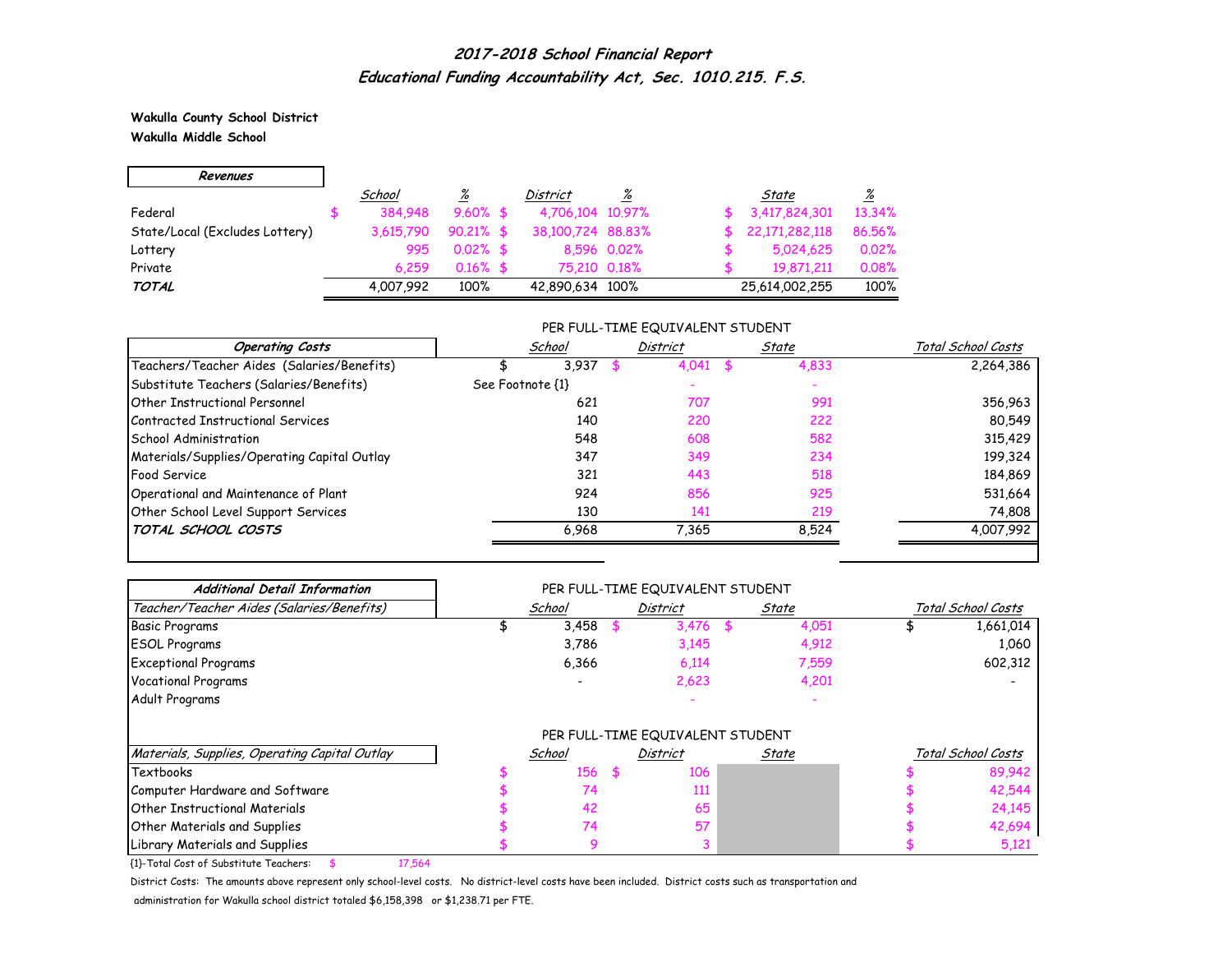**Wakulla County School District Shadeville Elementary**

| Revenues                       |           |              |                   |             |                |          |
|--------------------------------|-----------|--------------|-------------------|-------------|----------------|----------|
|                                | School    | <u>%</u>     | <b>District</b>   | %           | State          | <u>%</u> |
| Federal                        | 666,240   | $15.82\%$ \$ | 4,706,104 10,97%  |             | 3,417,824,301  | 13.34%   |
| State/Local (Excludes Lottery) | 3.537.943 | 84.00% \$    | 38,100,724 88,83% |             | 22,171,282,118 | 86.56%   |
| Lottery                        | 1.035     | $0.02\%$ \$  |                   | 8,596 0.02% | 5,024,625      | 0.02%    |
| Private                        | 6.632     | $0.16\%$ \$  | 75.210 0.18%      |             | 19,871,211     | 0.08%    |
| TOTAL                          | 4,211,849 | 100%         | 42,890,634 100%   |             | 25,614,002,255 | 100%     |

#### PER FULL-TIME EQUIVALENT STUDENT

| <b>Operating Costs</b>                      | School           | District | State | Total School Costs |
|---------------------------------------------|------------------|----------|-------|--------------------|
| Teachers/Teacher Aides (Salaries/Benefits)  | 4.084            | 4.041    | 4,833 | 2,443,891          |
| Substitute Teachers (Salaries/Benefits)     | See Footnote {1} |          |       |                    |
| <b>Other Instructional Personnel</b>        | 561              | 707      | 991   | 335,587            |
| Contracted Instructional Services           | 156              | 220      | 222   | 93,558             |
| School Administration                       | 492              | 608      | 582   | 294,237            |
| Materials/Supplies/Operating Capital Outlay | 242              | 349      | 234   | 144,755            |
| <b>Food Service</b>                         | 568              | 443      | 518   | 339,950            |
| Operational and Maintenance of Plant        | 823              | 856      | 925   | 492,586            |
| Other School Level Support Services         | 112              | 141      | 219   | 67,285             |
| TOTAL SCHOOL COSTS                          | 7.038            | 7.365    | 8.524 | 4,211,849          |

| <b>Additional Detail Information</b>          | PER FULL-TIME EQUIVALENT STUDENT |        |          |                                  |       |       |                    |                    |  |  |
|-----------------------------------------------|----------------------------------|--------|----------|----------------------------------|-------|-------|--------------------|--------------------|--|--|
| Teacher/Teacher Aides (Salaries/Benefits)     |                                  | School | District |                                  | State |       | Total School Costs |                    |  |  |
| <b>Basic Programs</b>                         |                                  | 3,559  |          | 3,476                            |       | 4,051 |                    | 1,739,110          |  |  |
| <b>ESOL Programs</b>                          |                                  |        |          | 3,145                            |       | 4,912 |                    |                    |  |  |
| <b>Exceptional Programs</b>                   |                                  | 6,427  |          | 6,114                            |       | 7,559 |                    | 704,781            |  |  |
| <b>Vocational Programs</b>                    |                                  |        |          | 2,623                            |       | 4,201 |                    |                    |  |  |
| Adult Programs                                |                                  |        |          |                                  |       |       |                    |                    |  |  |
|                                               |                                  |        |          | PER FULL-TIME EQUIVALENT STUDENT |       |       |                    |                    |  |  |
| Materials, Supplies, Operating Capital Outlay |                                  | School |          | District                         |       | State |                    | Total School Costs |  |  |
| <b>Textbooks</b>                              |                                  | 83     |          | 106                              |       |       |                    | 49,823             |  |  |
| Computer Hardware and Software                |                                  | 76     |          | 111                              |       |       |                    | 45,357             |  |  |
| <b>Other Instructional Materials</b>          |                                  | 41     |          | 65                               |       |       |                    | 24,492             |  |  |
| <b>Other Materials and Supplies</b>           |                                  | 42     |          | 57                               |       |       |                    | 25,084             |  |  |
| Library Materials and Supplies                |                                  |        |          |                                  |       |       |                    | 973                |  |  |

{1}-Total Cost of Substitute Teachers: \$ 12,282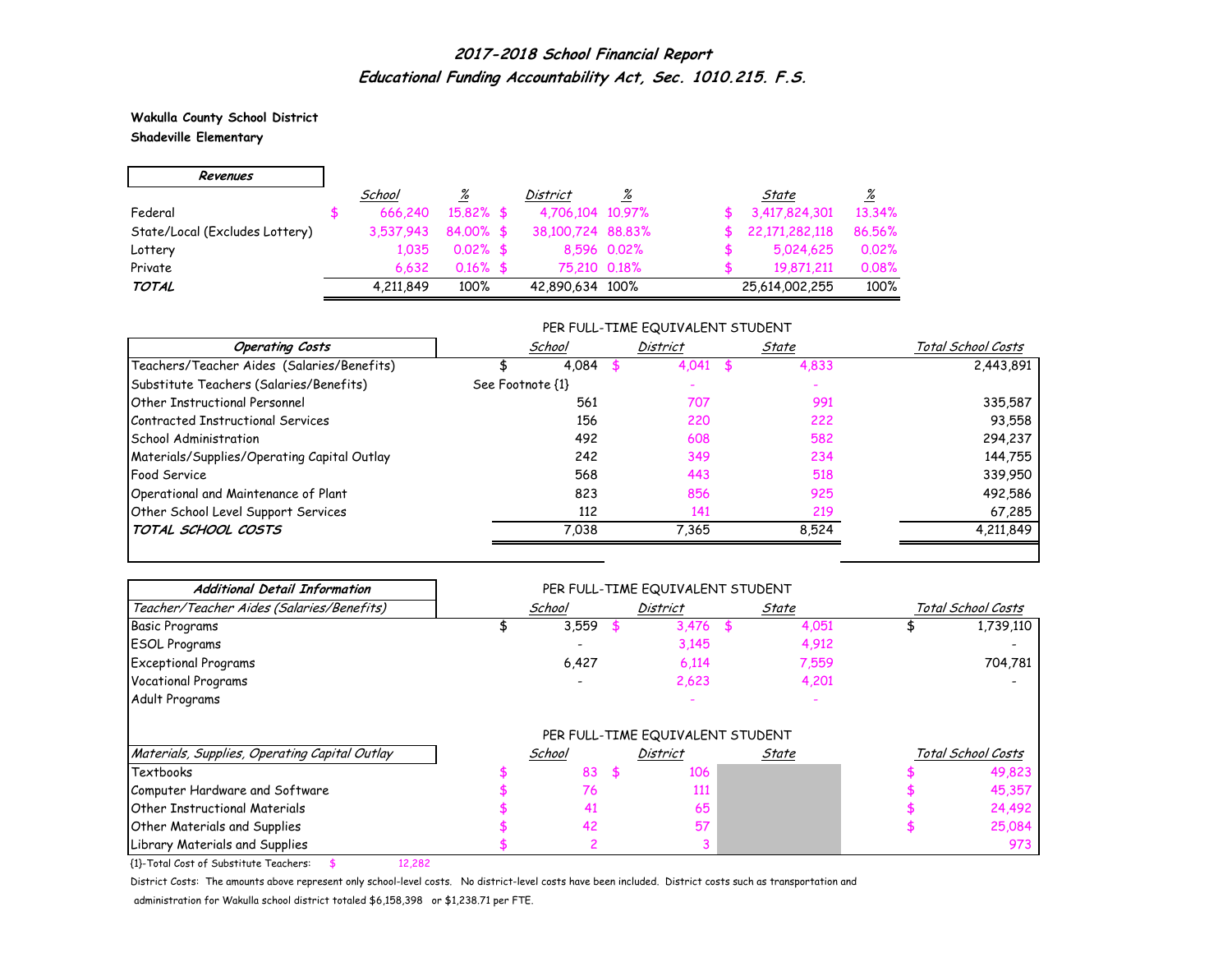**Wakulla County School District Riversink Elementary**

| Revenues                       |           |              |                   |             |                |                 |
|--------------------------------|-----------|--------------|-------------------|-------------|----------------|-----------------|
|                                | School    | <u>%</u>     | <b>District</b>   | %           | State          | $\frac{\%}{\%}$ |
| Federal                        | 560,218   | $16.04\%$ \$ | 4,706,104 10,97%  |             | 3,417,824,301  | 13.34%          |
| State/Local (Excludes Lottery) | 2.917.266 | $83.51\%$ \$ | 38,100,724 88,83% |             | 22,171,282,118 | 86.56%          |
| Lottery                        | 795       | $0.02\%$ \$  |                   | 8,596 0.02% | 5,024,625      | 0.02%           |
| Private                        | 15 006    | $0.43\%$ \$  | 75.210 0.18%      |             | 19.871.211     | 0.08%           |
| TOTAL                          | 3,493,286 | 100%         | 42,890,634 100%   |             | 25,614,002,255 | 100%            |

### PER FULL-TIME EQUIVALENT STUDENT

| <b>Operating Costs</b>                      | School           |       | District | State | Total School Costs |
|---------------------------------------------|------------------|-------|----------|-------|--------------------|
| Teachers/Teacher Aides (Salaries/Benefits)  |                  | 4,250 | 4,041    | 4,833 | 1,955,298          |
| Substitute Teachers (Salaries/Benefits)     | See Footnote {1} |       |          |       |                    |
| <b>Other Instructional Personnel</b>        |                  | 741   | 707      | 991   | 340,752            |
| Contracted Instructional Services           |                  | 153   | 220      | 222   | 70,379             |
| School Administration                       |                  | 601   | 608      | 582   | 276,625            |
| Materials/Supplies/Operating Capital Outlay |                  | 259   | 349      | 234   | 118,952            |
| <b>Food Service</b>                         |                  | 630   | 443      | 518   | 289,962            |
| Operational and Maintenance of Plant        |                  | 844   | 856      | 925   | 388,322            |
| Other School Level Support Services         |                  | 115   | 141      | 219   | 52,996             |
| TOTAL SCHOOL COSTS                          |                  | 7,593 | 7.365    | 8.524 | 3,493,286          |

| <b>Additional Detail Information</b>          | PER FULL-TIME EQUIVALENT STUDENT |        |  |                                  |    |       |                    |                    |  |  |
|-----------------------------------------------|----------------------------------|--------|--|----------------------------------|----|-------|--------------------|--------------------|--|--|
| Teacher/Teacher Aides (Salaries/Benefits)     |                                  | School |  | District                         |    | State | Total School Costs |                    |  |  |
| <b>Basic Programs</b>                         |                                  | 3,431  |  | 3,476                            | \$ | 4,051 |                    | 1,266,541          |  |  |
| <b>ESOL Programs</b>                          |                                  |        |  | 3,145                            |    | 4,912 |                    |                    |  |  |
| <b>Exceptional Programs</b>                   |                                  | 7,569  |  | 6,114                            |    | 7,559 |                    | 688,757            |  |  |
| <b>Vocational Programs</b>                    |                                  |        |  | 2,623                            |    | 4,201 |                    |                    |  |  |
| Adult Programs                                |                                  |        |  |                                  |    |       |                    |                    |  |  |
|                                               |                                  |        |  | PER FULL-TIME EQUIVALENT STUDENT |    |       |                    |                    |  |  |
| Materials, Supplies, Operating Capital Outlay |                                  | School |  | District                         |    | State |                    | Total School Costs |  |  |
| Textbooks                                     |                                  | 88     |  | 106                              |    |       |                    | 40,511             |  |  |
| Computer Hardware and Software                |                                  | 79     |  | 111                              |    |       |                    | 36,546             |  |  |
| <b>Other Instructional Materials</b>          |                                  | 63     |  | 65                               |    |       |                    | 29,131             |  |  |
| <b>Other Materials and Supplies</b>           |                                  | 28     |  | 57                               |    |       |                    | 12,764             |  |  |
| Library Materials and Supplies                |                                  |        |  |                                  |    |       |                    |                    |  |  |

{1}-Total Cost of Substitute Teachers: \$ 12,747